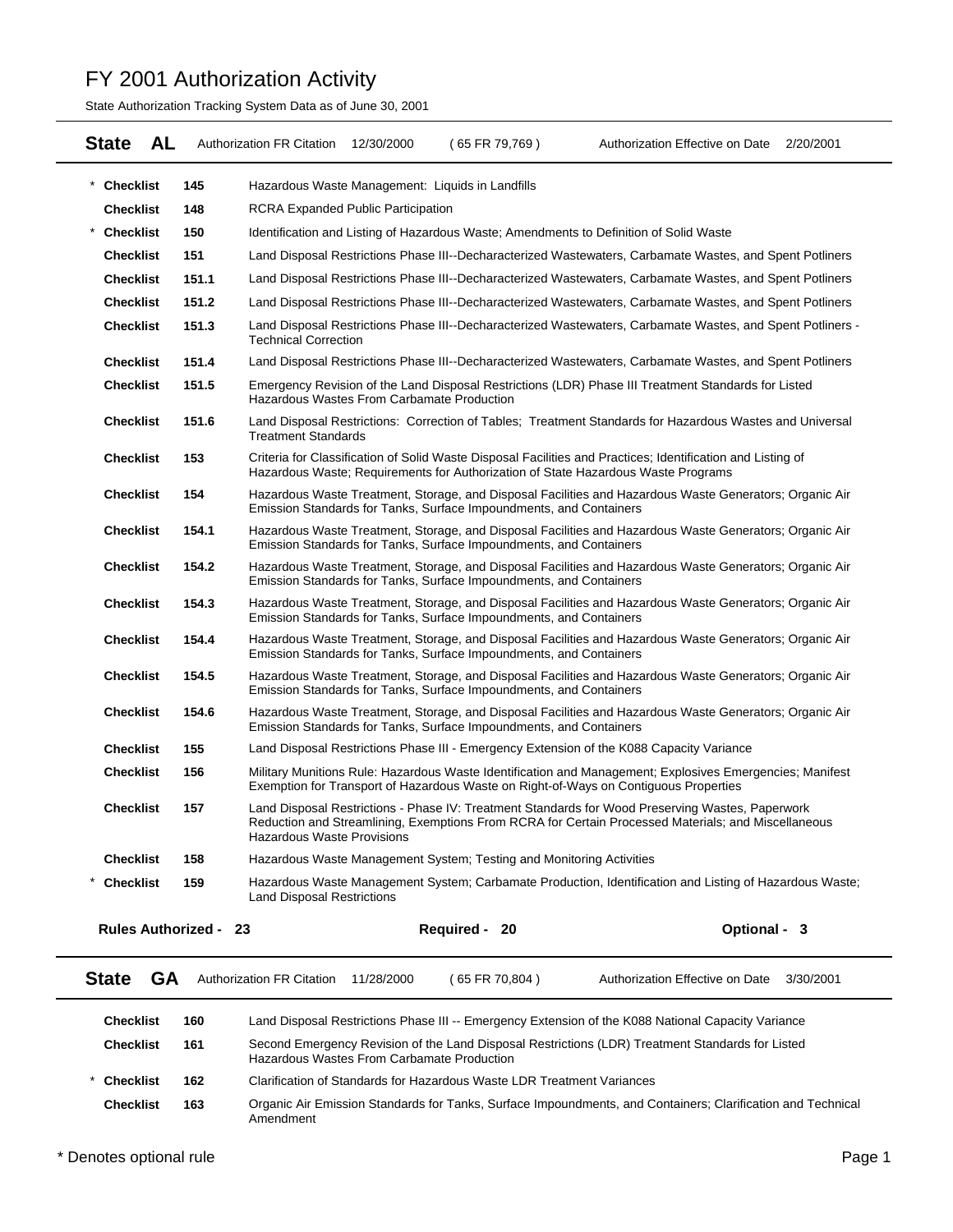| State Authorization Tracking System Data as of June 30, 2001 |        |                                                                                                          |              |  |  |
|--------------------------------------------------------------|--------|----------------------------------------------------------------------------------------------------------|--------------|--|--|
| Checklist                                                    | 164    | Kraft Mill Steam Stripper Condensate Exclusion                                                           |              |  |  |
| * Checklist                                                  | 166    | Recycled Used Oil Management Standards; Technical Correction and Clarification                           |              |  |  |
| * Checklist                                                  | 166.1  | Hazardous Waste Management System: Identification and Listing                                            |              |  |  |
| <b>Checklist</b>                                             | 167A   | Land Disposal Restrictions Phase IV - Treatment Standards for Metal Wastes and Mineral Processing Wastes |              |  |  |
| * Checklist                                                  | 167B   | Land Disposal Restrictions Phase IV - Hazardous Soils Treatment Standards and Exclusions                 |              |  |  |
| <b>Checklist</b>                                             | 167C   | Land Disposal Restrictions Phase IV - Corrections                                                        |              |  |  |
| <b>Checklist</b>                                             | 167C.1 | Land Disposal Restrictions Phase IV - Corrections                                                        |              |  |  |
| <b>Checklist</b>                                             | 167E   | <b>Bevill Exclusion Revisions and Clarification</b>                                                      |              |  |  |
| * Checklist                                                  | 167F   | Exclusion of Recycled Wood Preserving Wastewaters                                                        |              |  |  |
| * Checklist                                                  | 168    | Hazardous Waste Combustors Revised Standards                                                             |              |  |  |
| <b>Rules Authorized - 14</b>                                 |        | Required - 7                                                                                             | Optional - 7 |  |  |

| <b>State</b><br><b>IN</b> |            | <b>Authorization FR Citation</b>           | 1/4/2001 | (66 FR 733)                                                                | Authorization Effective on Date                                                                                                                                                                  | 1/4/2001 |
|---------------------------|------------|--------------------------------------------|----------|----------------------------------------------------------------------------|--------------------------------------------------------------------------------------------------------------------------------------------------------------------------------------------------|----------|
| <b>Checklist</b>          | SI         |                                            |          |                                                                            | Sharing of Information with the Agency for Toxic Substances and Disease Registry                                                                                                                 |          |
| <b>Checklist</b>          | <b>17B</b> | <b>HSWA Codification Rule; Delisting</b>   |          |                                                                            |                                                                                                                                                                                                  |          |
| <b>Checklist</b>          | 17B.1      |                                            |          | HSWA Codification Rule; Delisting (Correction 1 Included on Checklist 17B) |                                                                                                                                                                                                  |          |
| <b>Checklist</b>          | 112        | Recycled Used Oil Management Standards     |          |                                                                            |                                                                                                                                                                                                  |          |
| <b>Checklist</b>          | 122        |                                            |          |                                                                            | Recycled Used Oil Management Standards; Technical Amendments and Corrections                                                                                                                     |          |
| <b>Checklist</b>          | 122.1      |                                            |          | Recycled Used Oil Management Standards; Correction                         |                                                                                                                                                                                                  |          |
| <b>Checklist</b>          | 130        |                                            |          |                                                                            | Hazardous Waste Identification and Listing of Hazardous Waste; Recycled Used Oil Management Standards                                                                                            |          |
| <b>Checklist</b>          | 148        | <b>RCRA Expanded Public Participation</b>  |          |                                                                            |                                                                                                                                                                                                  |          |
| <b>Checklist</b>          | 151        |                                            |          |                                                                            | Land Disposal Restrictions Phase III--Decharacterized Wastewaters, Carbamate Wastes, and Spent Potliners                                                                                         |          |
| <b>Checklist</b>          | 151.1      |                                            |          |                                                                            | Land Disposal Restrictions Phase III--Decharacterized Wastewaters, Carbamate Wastes, and Spent Potliners                                                                                         |          |
| <b>Checklist</b>          | 151.2      |                                            |          |                                                                            | Land Disposal Restrictions Phase III--Decharacterized Wastewaters, Carbamate Wastes, and Spent Potliners                                                                                         |          |
| <b>Checklist</b>          | 151.3      | <b>Technical Correction</b>                |          |                                                                            | Land Disposal Restrictions Phase III--Decharacterized Wastewaters, Carbamate Wastes, and Spent Potliners -                                                                                       |          |
| <b>Checklist</b>          | 151.4      |                                            |          |                                                                            | Land Disposal Restrictions Phase III--Decharacterized Wastewaters, Carbamate Wastes, and Spent Potliners                                                                                         |          |
| <b>Checklist</b>          | 151.5      | Hazardous Wastes From Carbamate Production |          |                                                                            | Emergency Revision of the Land Disposal Restrictions (LDR) Phase III Treatment Standards for Listed                                                                                              |          |
| <b>Checklist</b>          | 151.6      | <b>Treatment Standards</b>                 |          |                                                                            | Land Disposal Restrictions: Correction of Tables; Treatment Standards for Hazardous Wastes and Universal                                                                                         |          |
| <b>Checklist</b>          | 154        |                                            |          | Emission Standards for Tanks, Surface Impoundments, and Containers         | Hazardous Waste Treatment, Storage, and Disposal Facilities and Hazardous Waste Generators; Organic Air                                                                                          |          |
| <b>Checklist</b>          | 154.1      |                                            |          | Emission Standards for Tanks, Surface Impoundments, and Containers         | Hazardous Waste Treatment, Storage, and Disposal Facilities and Hazardous Waste Generators; Organic Air                                                                                          |          |
| <b>Checklist</b>          | 154.2      |                                            |          | Emission Standards for Tanks, Surface Impoundments, and Containers         | Hazardous Waste Treatment, Storage, and Disposal Facilities and Hazardous Waste Generators; Organic Air                                                                                          |          |
| <b>Checklist</b>          | 154.3      |                                            |          | Emission Standards for Tanks, Surface Impoundments, and Containers         | Hazardous Waste Treatment, Storage, and Disposal Facilities and Hazardous Waste Generators; Organic Air                                                                                          |          |
| <b>Checklist</b>          | 154.4      |                                            |          | Emission Standards for Tanks, Surface Impoundments, and Containers         | Hazardous Waste Treatment, Storage, and Disposal Facilities and Hazardous Waste Generators; Organic Air                                                                                          |          |
| <b>Checklist</b>          | 154.5      |                                            |          | Emission Standards for Tanks, Surface Impoundments, and Containers         | Hazardous Waste Treatment, Storage, and Disposal Facilities and Hazardous Waste Generators; Organic Air                                                                                          |          |
| <b>Checklist</b>          | 154.6      |                                            |          | Emission Standards for Tanks, Surface Impoundments, and Containers         | Hazardous Waste Treatment, Storage, and Disposal Facilities and Hazardous Waste Generators; Organic Air                                                                                          |          |
| <b>Checklist</b>          | 156        |                                            |          |                                                                            | Military Munitions Rule: Hazardous Waste Identification and Management; Explosives Emergencies; Manifest<br>Exemption for Transport of Hazardous Waste on Right-of-Ways on Contiguous Properties |          |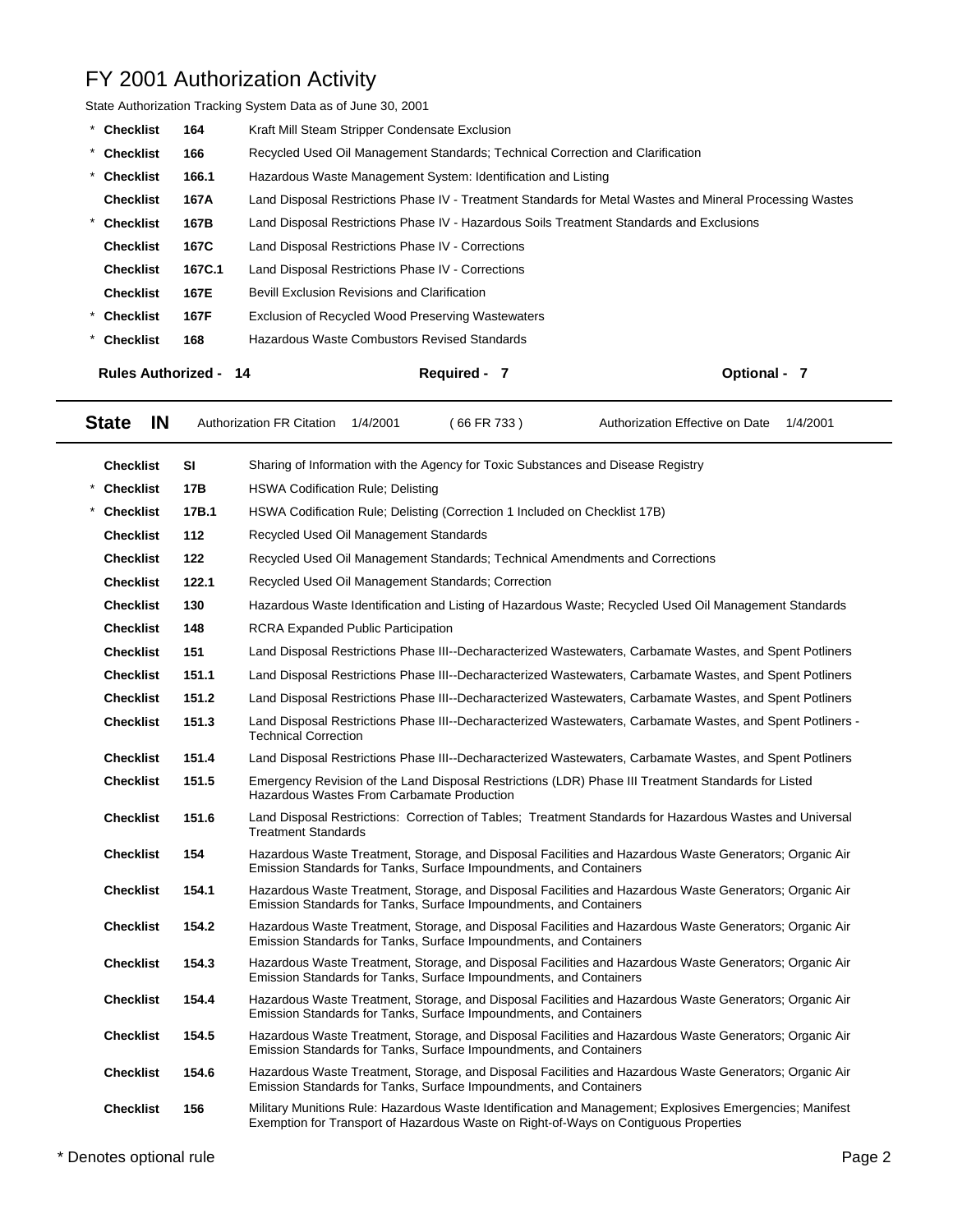State Authorization Tracking System Data as of June 30, 2001

**Checklist 157** Land Disposal Restrictions - Phase IV: Treatment Standards for Wood Preserving Wastes, Paperwork Reduction and Streamlining, Exemptions From RCRA for Certain Processed Materials; and Miscellaneous Hazardous Waste Provisions

| <b>Rules Authorized - 24</b>   |            |                                                                           | Required - 22 |                | Optional - 2                                                                                           |
|--------------------------------|------------|---------------------------------------------------------------------------|---------------|----------------|--------------------------------------------------------------------------------------------------------|
| <b>State</b><br>LA             |            | <b>Authorization FR Citation</b><br>1/2/2001                              | (66 FR 23)    |                | Authorization Effective on Date<br>3/5/2001                                                            |
| <b>Checklist</b>               | 169        | <b>Petroleum Refining Process</b>                                         |               |                |                                                                                                        |
| <b>Checklist</b>               | 170        | Land Disposal Restrictions - Phase IV                                     |               |                |                                                                                                        |
| <b>Checklist</b>               | 171        | <b>Emergency Revisions of LDR Treatment Standards</b>                     |               |                |                                                                                                        |
| <b>Checklist</b>               | 172        | <b>Emergency Revisions of LDR Treatment Standards</b>                     |               |                |                                                                                                        |
| <b>Checklist</b>               | 173        | Land Disposal Restrictions Treatment Standards (Spent Potliners)          |               |                |                                                                                                        |
| $^{\star}$<br><b>Checklist</b> | 174        | Standards Applicable to Owners and Operators of Closed/Closing Facilities |               |                |                                                                                                        |
| <b>Checklist</b>               | 175        | Hazardous Remediation Waste Management Requirements (HWIR-Media)          |               |                |                                                                                                        |
| <b>Checklist</b>               | 176        | Universal Waste Rule; Technical Amendment<br>(Conditionally Optional)     |               |                |                                                                                                        |
| <b>Checklist</b>               | 177        | Organic Air Emission Standards                                            |               |                |                                                                                                        |
| <b>Checklist</b>               | 178        | Petroleum Refining Process Wastes                                         |               |                |                                                                                                        |
| <b>Checklist</b>               | 179        |                                                                           |               |                | Land Disposal Restrictions Phase IV -- Technical Corrections and Clarifications to Treatment Standards |
| <b>Checklist</b>               | 180        | Test Procedures for the Analysis of Oil and Grease and Non-Polar Material |               |                |                                                                                                        |
| <b>State</b><br>MD             |            | <b>Authorization FR Citation</b><br>6/1/2001                              |               | (66 FR 29,712) | Authorization Effective on Date<br>7/31/2001                                                           |
| <b>Checklist</b>               | <b>MW</b>  | Radioactive Mixed Waste                                                   |               |                |                                                                                                        |
| <b>Checklist</b>               | 1          | <b>Biennial Report</b>                                                    |               |                |                                                                                                        |
| <b>Checklist</b>               | 2          | Permit Rules; Settlement Agreement                                        |               |                |                                                                                                        |
| <b>Checklist</b>               | 3          | Interim Status Standards; Applicability                                   |               |                |                                                                                                        |
| <b>Checklist</b>               | 4          | Chlorinated Aliphatic Hydrocarbon Listing (F024)                          |               |                |                                                                                                        |
| <b>Checklist</b>               | 5          | National Uniform Manifest                                                 |               |                |                                                                                                        |
| <b>Checklist</b>               | 6          | Permit Rules; Settlement Agreement                                        |               |                |                                                                                                        |
| <b>Checklist</b>               | 7          | Warfarin & Zinc Phosphide Listing                                         |               |                |                                                                                                        |
| <b>Checklist</b>               | 8          | Lime-Stabilized Pickle Liquor Sludge                                      |               |                |                                                                                                        |
| $\ast$<br><b>Checklist</b>     | 9          | <b>Household Waste</b>                                                    |               |                |                                                                                                        |
| <b>Checklist</b>               | 10         | Interim Status Standards; Applicability                                   |               |                |                                                                                                        |
| <b>Checklist</b>               | 11         | Corrections to Test Methods Manual                                        |               |                |                                                                                                        |
| <b>Checklist</b>               | 12         | Satellite Accumulation                                                    |               |                |                                                                                                        |
| <b>Checklist</b>               | 13         | Definition of Solid Waste                                                 |               |                |                                                                                                        |
| <b>Checklist</b>               | 13.1       | Definition of Solid Waste (Correction 1 Included on Checklist 13)         |               |                |                                                                                                        |
| <b>Checklist</b>               | 13.2       | Definition of Solid Waste (Correction 2 Included on Checklist 13)         |               |                |                                                                                                        |
| <b>Checklist</b>               | 15         | Interim Status Standards for Treatment, Storage, and Disposal Facilities  |               |                |                                                                                                        |
| <b>Checklist</b>               | 16         | <b>Paint Filter Test</b>                                                  |               |                |                                                                                                        |
| <b>Checklist</b>               | 17A        | HSWA Codification Rule; Small Quantity Generators                         |               |                |                                                                                                        |
| $^{\star}$<br><b>Checklist</b> | <b>17C</b> | HSWA Codification Rule; Household Waste (Resource Recovery Facilities)    |               |                |                                                                                                        |

\* Denotes optional rule Page 3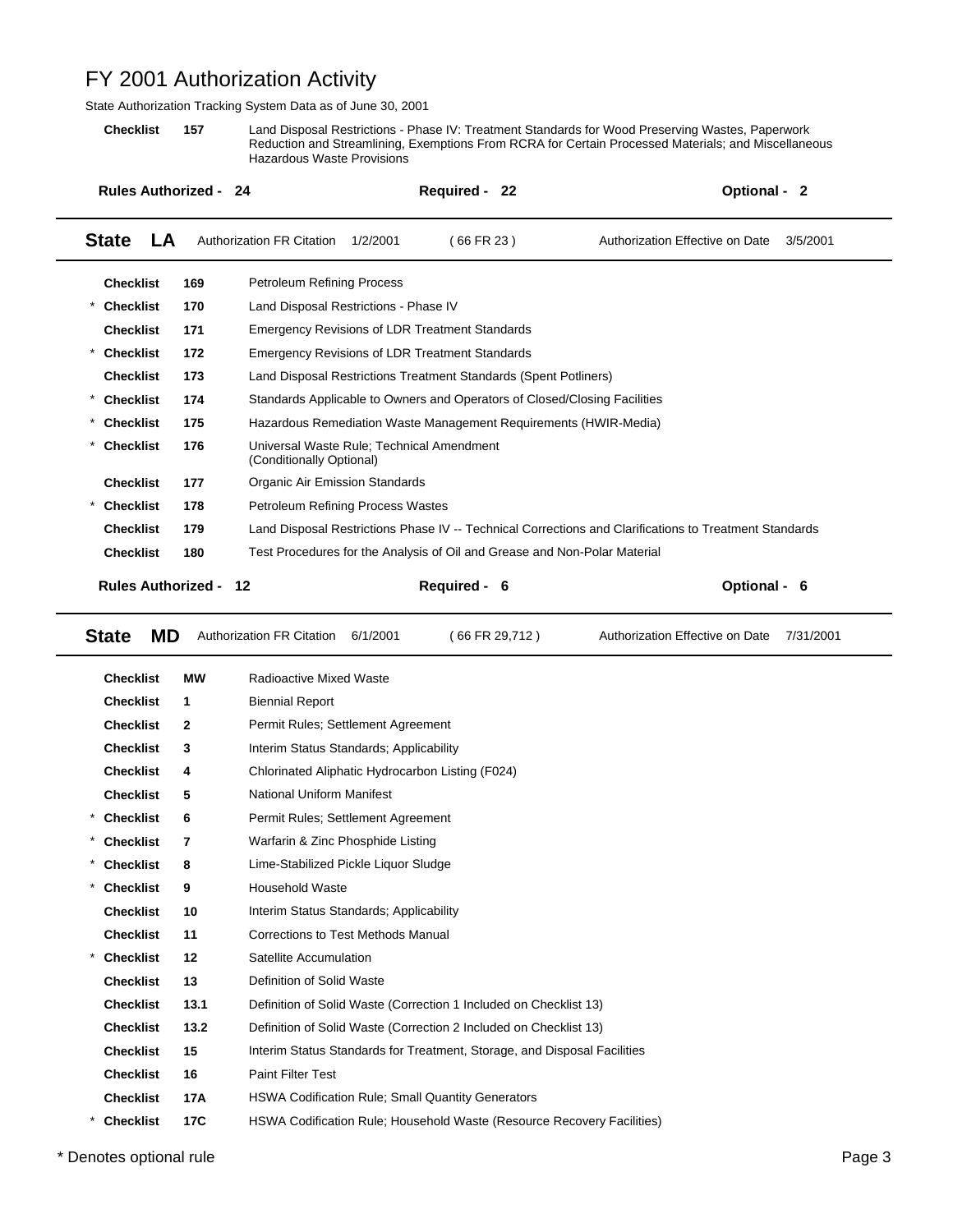| State Authorization Tracking System Data as of June 30, 2001 |            |                                                                                                                                                |  |  |  |  |  |
|--------------------------------------------------------------|------------|------------------------------------------------------------------------------------------------------------------------------------------------|--|--|--|--|--|
| <b>Checklist</b>                                             | 17D        | <b>HSWA Codification Rule; Waste Minimization</b>                                                                                              |  |  |  |  |  |
| <b>Checklist</b>                                             | 17F        | HSWA Codification Rule; Liquids in Landfills I                                                                                                 |  |  |  |  |  |
| <b>Checklist</b>                                             | 17G        | <b>HSWA Codification Rule; Dust Suppression</b>                                                                                                |  |  |  |  |  |
| <b>Checklist</b>                                             | 17H        | <b>HSWA Codification Rule; Double Liners</b>                                                                                                   |  |  |  |  |  |
| <b>Checklist</b>                                             | 17J        | <b>HSWA Codification Rule; Cement Kilns</b>                                                                                                    |  |  |  |  |  |
| <b>Checklist</b>                                             | 170        | <b>HSWA Codification Rule; Omnibus Provision</b>                                                                                               |  |  |  |  |  |
| <b>Checklist</b>                                             | 17P        | <b>HSWA Codification Rule; Interim Status</b>                                                                                                  |  |  |  |  |  |
| <b>Checklist</b>                                             | 17R        | <b>HSWA Codification Rule: Hazardous Waste Exports</b>                                                                                         |  |  |  |  |  |
| <b>Checklist</b>                                             | 18         | Listing of TDI, TDA, and DNT Wastes                                                                                                            |  |  |  |  |  |
| <b>Checklist</b>                                             | 20         | <b>Listing of Spent Solvents</b>                                                                                                               |  |  |  |  |  |
| <b>Checklist</b>                                             | 20.1       | Listing of Spent Solvents (Correction 1 Included on Checklist 20)                                                                              |  |  |  |  |  |
| <b>Checklist</b>                                             | 21         | Listing of EDB Waste                                                                                                                           |  |  |  |  |  |
| <b>Checklist</b>                                             | 22         | Listing of Four Spent Solvents                                                                                                                 |  |  |  |  |  |
| <b>Checklist</b>                                             | 23         | Generators of 100 to 1000 kg Hazardous Waste                                                                                                   |  |  |  |  |  |
| <b>Checklist</b>                                             | 24         | Financial Responsibility; Settlement Agreement                                                                                                 |  |  |  |  |  |
| <b>Checklist</b>                                             | 24.1       | Closure/Post-Closure and Financial Responsibility Requirements (Correction 1 Included on Checklist 24)                                         |  |  |  |  |  |
| <b>Checklist</b>                                             | 24A        | Financial Responsibility; Settlement Agreement (Amendment to Checklist 24's Optional Designation of 264.113<br>and 265.113)                    |  |  |  |  |  |
| <b>Checklist</b>                                             | 25         | Codification Rule; Technical Correction (Paint Filter Test)                                                                                    |  |  |  |  |  |
| * Checklist                                                  | 26         | Listing of Spent Pickle Liquor (K062)                                                                                                          |  |  |  |  |  |
| Checklist                                                    | 26.1       | Listing of Spent Pickle Liquor (K062) (Correction 1 Included on Checklist 26)                                                                  |  |  |  |  |  |
| * Checklist                                                  | 26.2       | Listing of Spent Pickle Liquor (K062), (Correction 2)                                                                                          |  |  |  |  |  |
| Checklist                                                    | 27         | Liability Coverage; Corporate Guarantee                                                                                                        |  |  |  |  |  |
| <b>Checklist</b>                                             | 28H        | Standards for Hazardous Waste Storage and Treatment Tank Systems (HSWA Provisions)                                                             |  |  |  |  |  |
| <b>Checklist</b>                                             | 28H.1      | Standards for Hazardous Waste Storage and Treatment Tank Systems (Correction 1 Included on Checklist 28)<br>(HSWA Provisions)                  |  |  |  |  |  |
| <b>Checklist</b>                                             | <b>28N</b> | Standards for Hazardous Waste Storage and Treatment Tank Systems (Non-HSWA Provisions)                                                         |  |  |  |  |  |
| <b>Checklist</b>                                             | 28N.1      | Standards for Hazardous Waste Storage and Treatment Tank Systems (Correction 1 Included on Checklist<br>28)(Non-HSWA Provisions)               |  |  |  |  |  |
| <b>Checklist</b>                                             | 29         | Correction to Listing of Commercial Chemical Products and Appendix VIII Constituents                                                           |  |  |  |  |  |
| <b>Checklist</b>                                             | 30         | Biennial Report; Correction (Waste Minimization, Technical Correction to Checklist 17D)                                                        |  |  |  |  |  |
| <b>Checklist</b>                                             | 31         | <b>Exports of Hazardous Waste</b>                                                                                                              |  |  |  |  |  |
| <b>Checklist</b>                                             | 32         | Standards for Generators; Waste Minimization Certifications                                                                                    |  |  |  |  |  |
| <b>Checklist</b>                                             | 33         | Listing of EBDC                                                                                                                                |  |  |  |  |  |
| <b>Checklist</b>                                             | 35         | Revised Manual SW-846; Amended Incorporation by Reference                                                                                      |  |  |  |  |  |
| <b>Checklist</b>                                             | 36         | Closure/Post-closure Care for Interim Status Surface Impoundments                                                                              |  |  |  |  |  |
| <b>Checklist</b>                                             | 37         | Definition of Solid Waste; Technical Corrections (Technical Correction to Checklist 13)                                                        |  |  |  |  |  |
| <b>Checklist</b>                                             | 38         | Amendments to Part B Information Requirements for Land Disposal Facilities                                                                     |  |  |  |  |  |
| <b>Checklist</b>                                             | 38.1       | Development of Corrective Action Programs After Permitting Hazardous Waste Land Disposal Facilities<br>(Correction 1 Included on Checklist 38) |  |  |  |  |  |
| <b>Checklist</b>                                             | 40         | List (Phase I) of Hazardous Constituents for Ground-Water Monitoring                                                                           |  |  |  |  |  |
| <b>Checklist</b>                                             | 41         | Identification and Listing of Hazardous Waste (Container/Inner Liner Correction)                                                               |  |  |  |  |  |
| <b>Checklist</b>                                             | 42         | Exception Reporting for Small Quantity Generators of Hazardous Waste                                                                           |  |  |  |  |  |
| <b>Checklist</b>                                             | 43         | Liability Requirements for Hazardous Waste Facilities; Corporate Guarantee                                                                     |  |  |  |  |  |
| <b>Checklist</b>                                             | 45         | Hazardous Waste Miscellaneous Units                                                                                                            |  |  |  |  |  |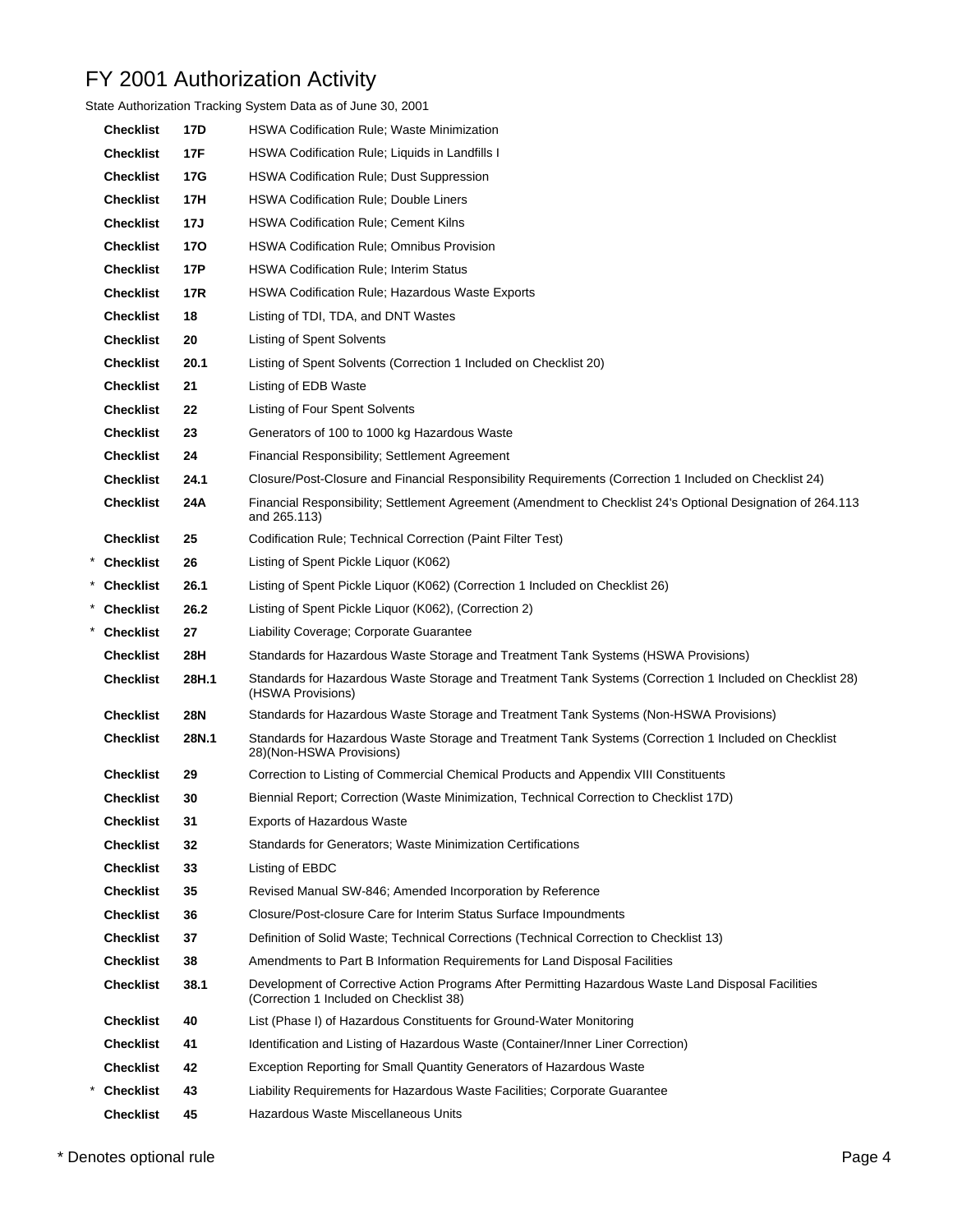State Authorization Tracking System Data as of June 30, 2001

| <b>Checklist</b> | 46   | Technical Correction; Identification and Listing of Hazardous Waste (Technical Correction to Checklist 29 and<br>Addition of Hazardous Waste Numbers)  |
|------------------|------|--------------------------------------------------------------------------------------------------------------------------------------------------------|
| <b>Checklist</b> | 47   | Technical Correction to Checklist 23, Small Quantity Generators                                                                                        |
| <b>Checklist</b> | 48   | <b>Farmer Exemptions: Technical Corrections</b>                                                                                                        |
| Checklist        | 49   | Identification and Listing of Hazardous Waste; Treatability Studies Sample Exemption                                                                   |
| <b>Checklist</b> | 52H  | Hazardous Waste Management System; Standards for Hazardous Waste Storage and Treatment Tank<br>Systems (Revision to Checklist 28) (HSWA Provisions)    |
| <b>Checklist</b> | 52N  | Hazardous Waste Management System; Standards for Hazardous Waste Storage and Treatment Tank<br>Systems (Non-HSWA Provisions, Revision to Checklist 28) |
| <b>Checklist</b> | 53   | Identification and Listing of Hazardous Waste; and Designation, Reportable Quantities, and Notification<br>(Amendment to the Bevill Exclusion)         |
| * Checklist      | 54   | Permit Modifications for Hazardous Waste Management Facilities                                                                                         |
| * Checklist      | 54.1 | Permit Modifications for Hazardous Waste Management Facilities (Correction 1 Included on Checklist 54)                                                 |
| <b>Checklist</b> | 55   | Statistical Methods for Evaluating Ground-Water Monitoring Data from Hazardous Waste Facilities                                                        |
| <b>Checklist</b> | 56   | Identification and Listing of Hazardous Waste; Removal of Iron Dextran from the List of Hazardous Wastes                                               |
| * Checklist      | 57   | Identification and Listing of Hazardous Waste; Removal of Strontium Sulfide from the List of Hazardous Wastes                                          |
| * Checklist      | 58   | Standards for Generators of Hazardous Waste; Manifest Renewal                                                                                          |
| <b>Checklist</b> | 59   | Hazardous Waste Miscellaneous Units; Standards Applicable to Owners and Operators (Clarification of and<br>Correction to Checklist 45)                 |
| <b>Checklist</b> | 60   | Amendment to Requirements for Hazardous Waste Incinerator Permits                                                                                      |
| * Checklist      | 61   | Changes to Interim Status Facilities for Hazardous Waste Management Permits; Procedures for Post-Closure<br>Permitting                                 |
| * Checklist      | 64   | Delay of Closure Period for Hazardous Waste Management Facilities                                                                                      |
| <b>Checklist</b> | 65   | Mining Waste Exclusion I                                                                                                                               |
| <b>Checklist</b> | 67   | <b>Testing and Monitoring Activities</b>                                                                                                               |
| <b>Checklist</b> | 68   | Reportable Quantity Adjustment Methyl Bromide Production Wastes                                                                                        |
| <b>Checklist</b> | 69   | Reportable Quantity Adjustment (F024 & F025)                                                                                                           |
| <b>Checklist</b> | 70   | Changes to Part 124 Not Accounted for by Present Checklists                                                                                            |
| <b>Checklist</b> | 71   | Mining Waste Exclusion II                                                                                                                              |
| * Checklist      | 72   | Modifications of F019 Listing                                                                                                                          |
| <b>Checklist</b> | 73   | Testing and Monitoring Activities; (Technical Correction to Checklist 67)                                                                              |
| <b>Checklist</b> | 74   | <b>Toxicity Characteristics Revisions</b>                                                                                                              |
| <b>Checklist</b> | 74.1 | Toxicity Characteristics Revisions (Correction 1)                                                                                                      |
| <b>Checklist</b> | 75   | Listing of 1,1-Dimethylhydrazine Production Wastes                                                                                                     |
| * Checklist      | 76   | Criteria for Listing Toxic Wastes; Technical Amendment                                                                                                 |
| <b>Checklist</b> | 81   | Petroleum Refinery Primary and Secondary Oil/Water/Solids Separation Sludge Listings (F037 and F038)<br>(HSWA)                                         |
| <b>Checklist</b> | 81.1 | Petroleum Refinery Primary and Secondary Oil/Water/Solids Separation Sludge Listings (F037 and F038)<br>(Correction 1 Included on Checklist 81) (HSWA) |
| <b>Checklist</b> | 84   | Toxicity Characteristic; Chlorofluorocarbon Refrigerants (HSWA)                                                                                        |
| <b>Checklist</b> | 86   | Removal of Strontium Sulfide From the List of Hazardous Waste; Technical Amendment (Non-HSWA)                                                          |
| <b>Checklist</b> | 89   | Revision to F037 and F038 Listings (HSWA)                                                                                                              |
| <b>Checklist</b> | 90   | Mining Exclusion III (Non-HSWA)                                                                                                                        |
| <b>Checklist</b> | 97   | Exports of Hazardous Waste; Technical Correction (HSWA)                                                                                                |
| <b>Checklist</b> | 99   | Amendments to Interim Status Standards for Downgradient Ground-Water Monitoring Well Locations at<br>Hazardous Waste Facilities (Non-HSWA)             |
| <b>Checklist</b> | 104  | Used Oil Filter Exclusion                                                                                                                              |
| <b>Checklist</b> | 105  | Coke by-product Exclusion                                                                                                                              |

\* Denotes optional rule Page 5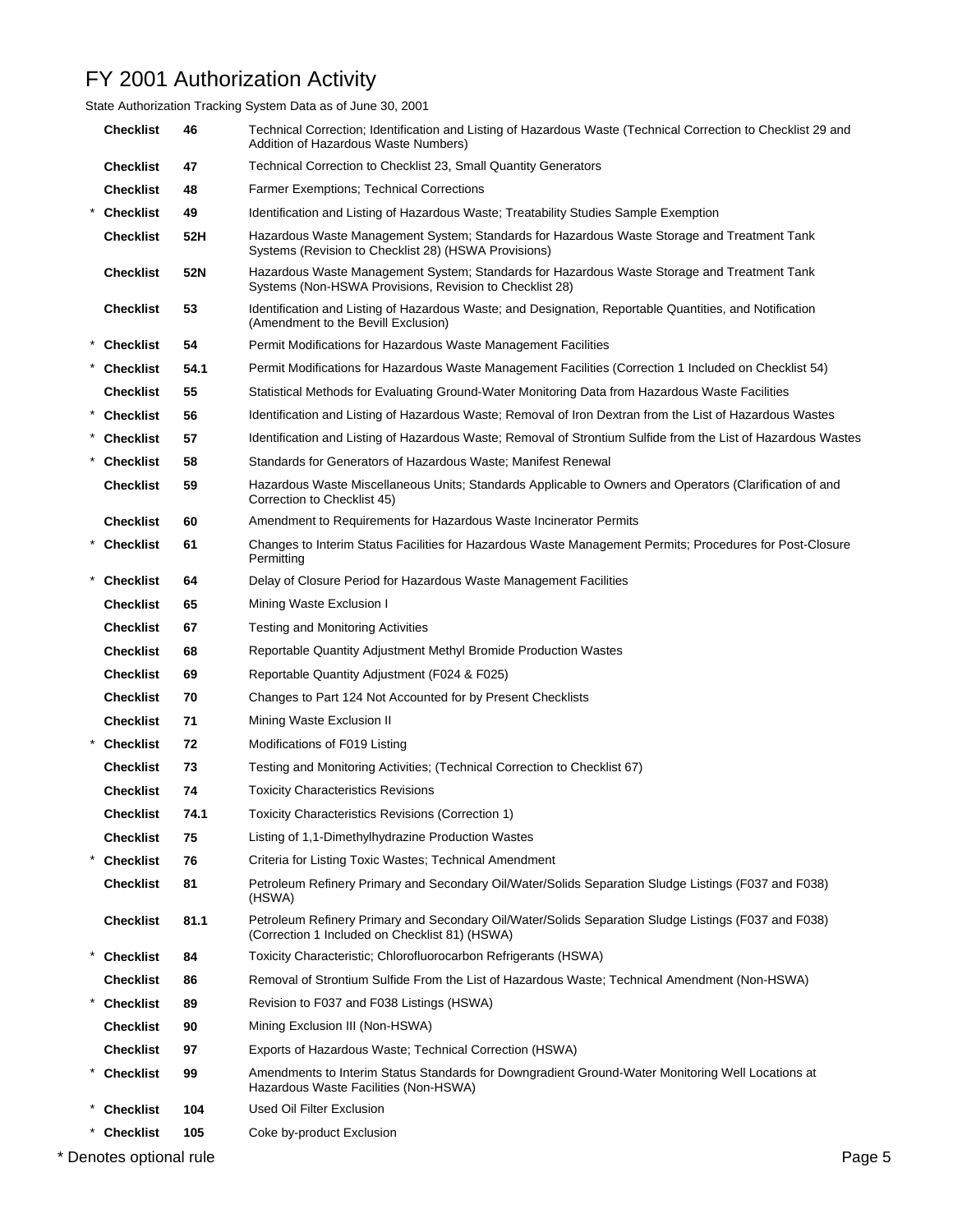| State Authorization Tracking System Data as of June 30, 2001 |       |                                                                                                                                                                                                                                |                         |  |  |  |
|--------------------------------------------------------------|-------|--------------------------------------------------------------------------------------------------------------------------------------------------------------------------------------------------------------------------------|-------------------------|--|--|--|
| <b>Checklist</b>                                             | 107   | Used Oil Filter Exclusion: Technical Correction                                                                                                                                                                                |                         |  |  |  |
| <b>Checklist</b>                                             | 108   | <b>Toxicity Characteristics Revision: Technical Corrections</b>                                                                                                                                                                |                         |  |  |  |
| <b>Checklist</b>                                             | 110   | Coke By-Product Listings                                                                                                                                                                                                       |                         |  |  |  |
| <b>Checklist</b>                                             | 113   | Financial Responsibility for Third-Party Liability, Closure and Post-Closure                                                                                                                                                   |                         |  |  |  |
| <b>Checklist</b>                                             | 113.1 | Standards Applicable to Owners and Operators of Hazardous Waste Treatment, Storage, and Disposal<br>Facilities: Liability Coverage                                                                                             |                         |  |  |  |
| <b>Checklist</b>                                             | 113.2 | Liability Requirements: Technical Amendment (Non-HSWA)                                                                                                                                                                         |                         |  |  |  |
| <b>Checklist</b>                                             | 115   | <b>Chlorinated Toluene Production Waste Listing</b>                                                                                                                                                                            |                         |  |  |  |
| * Checklist                                                  | 119   | Toxicity Characteristic Revision; TCLP                                                                                                                                                                                         |                         |  |  |  |
| <b>Checklist</b>                                             | 119.1 | <b>Toxicity Characteristic Revision: TCLP Correction</b>                                                                                                                                                                       |                         |  |  |  |
| <b>Checklist</b>                                             | 126   | <b>Testing and Monitoring Activities</b>                                                                                                                                                                                       |                         |  |  |  |
| <b>Checklist</b>                                             | 126.1 | Hazardous Waste Management System; Testing and Monitoring Activities, Land Disposal Restrictions Correction                                                                                                                    |                         |  |  |  |
| <b>Checklist</b>                                             | 128   | Hazardous Waste Management System; Identification and Listing of Hazardous Waste; Wastes from Wood<br><b>Surface Protection</b>                                                                                                |                         |  |  |  |
| <b>Checklist</b>                                             | 131   | Recordkeeping Instructions                                                                                                                                                                                                     |                         |  |  |  |
| <b>Checklist</b>                                             | 132   | Hazardous Waste Management System: Identification and Listing of Hazardous Wastes; Wastes from Wood<br>Surface Protection; Correction                                                                                          |                         |  |  |  |
| <b>Checklist</b>                                             | 133   | Standards Applicable to Owners and Operators of Hazardous Waste Treatment, Storage, and Disposal<br>Facilities, Underground Storage Tanks, and Underground Injection Control Systems; Financial Assurance; Letter<br>of Credit |                         |  |  |  |
| <b>Checklist</b>                                             | 134   | Hazardous Waste Management System; Correction of Listing of P015--Beryllium Powder                                                                                                                                             |                         |  |  |  |
| <b>Checklist</b>                                             | 139   | Hazardous Waste Management System; Testing and Monitoring Activities - Amendment 1                                                                                                                                             |                         |  |  |  |
| <b>Checklist</b>                                             | 141   | Hazardous Waste Management System; Testing and Monitoring Activities - Amendment 2                                                                                                                                             |                         |  |  |  |
| <b>Rules Authorized -</b>                                    |       | 118<br><b>Required -</b><br>88                                                                                                                                                                                                 | <b>Optional -</b><br>30 |  |  |  |

| <b>State</b><br>MТ |            | <b>Authorization FR Citation</b>                    | 12/26/2000 | (65 FR 81,381)                                                                   | Authorization Effective on Date                                                                   | 12/26/2000 |
|--------------------|------------|-----------------------------------------------------|------------|----------------------------------------------------------------------------------|---------------------------------------------------------------------------------------------------|------------|
| <b>Checklist</b>   | <b>SI</b>  |                                                     |            | Sharing of Information with the Agency for Toxic Substances and Disease Registry |                                                                                                   |            |
| <b>Checklist</b>   | 14         | Dioxin Waste Listing and Management Standards       |            |                                                                                  |                                                                                                   |            |
| <b>Checklist</b>   | 16         | <b>Paint Filter Test</b>                            |            |                                                                                  |                                                                                                   |            |
| <b>Checklist</b>   | 17A        |                                                     |            | <b>HSWA Codification Rule; Small Quantity Generators</b>                         |                                                                                                   |            |
| <b>Checklist</b>   | 17B        | <b>HSWA Codification Rule: Delisting</b>            |            |                                                                                  |                                                                                                   |            |
| <b>Checklist</b>   | 17B.1      |                                                     |            | HSWA Codification Rule; Delisting (Correction 1 Included on Checklist 17B)       |                                                                                                   |            |
| <b>Checklist</b>   | 17C        |                                                     |            | <b>HSWA Codification Rule: Household Waste (Resource Recovery Facilities)</b>    |                                                                                                   |            |
| <b>Checklist</b>   | 17D        | <b>HSWA Codification Rule: Waste Minimization</b>   |            |                                                                                  |                                                                                                   |            |
| <b>Checklist</b>   | 17E        |                                                     |            |                                                                                  | HSWA Codification Rule; Location Standards for Salt Domes, Salt Beds, Underground Mines and Caves |            |
| <b>Checklist</b>   | <b>17F</b> | HSWA Codification Rule: Liquids in Landfills I      |            |                                                                                  |                                                                                                   |            |
| <b>Checklist</b>   | 17G        | <b>HSWA Codification Rule: Dust Suppression</b>     |            |                                                                                  |                                                                                                   |            |
| <b>Checklist</b>   | 17H        | <b>HSWA Codification Rule: Double Liners</b>        |            |                                                                                  |                                                                                                   |            |
| <b>Checklist</b>   | <b>171</b> |                                                     |            | HSWA Codification Rule; Ground-Water Monitoring                                  |                                                                                                   |            |
| <b>Checklist</b>   | 17J        | <b>HSWA Codification Rule: Cement Kilns</b>         |            |                                                                                  |                                                                                                   |            |
| <b>Checklist</b>   | 17K        | <b>HSWA Codification Rule: Fuel Labeling</b>        |            |                                                                                  |                                                                                                   |            |
| <b>Checklist</b>   | 17L        | <b>HSWA Codification Rule: Corrective Action</b>    |            |                                                                                  |                                                                                                   |            |
| <b>Checklist</b>   | 17M        | <b>HSWA Codification Rule: Pre-Construction Ban</b> |            |                                                                                  |                                                                                                   |            |
| <b>Checklist</b>   | 17N        | <b>HSWA Codification Rule: Permit Life</b>          |            |                                                                                  |                                                                                                   |            |
|                    |            |                                                     |            |                                                                                  |                                                                                                   |            |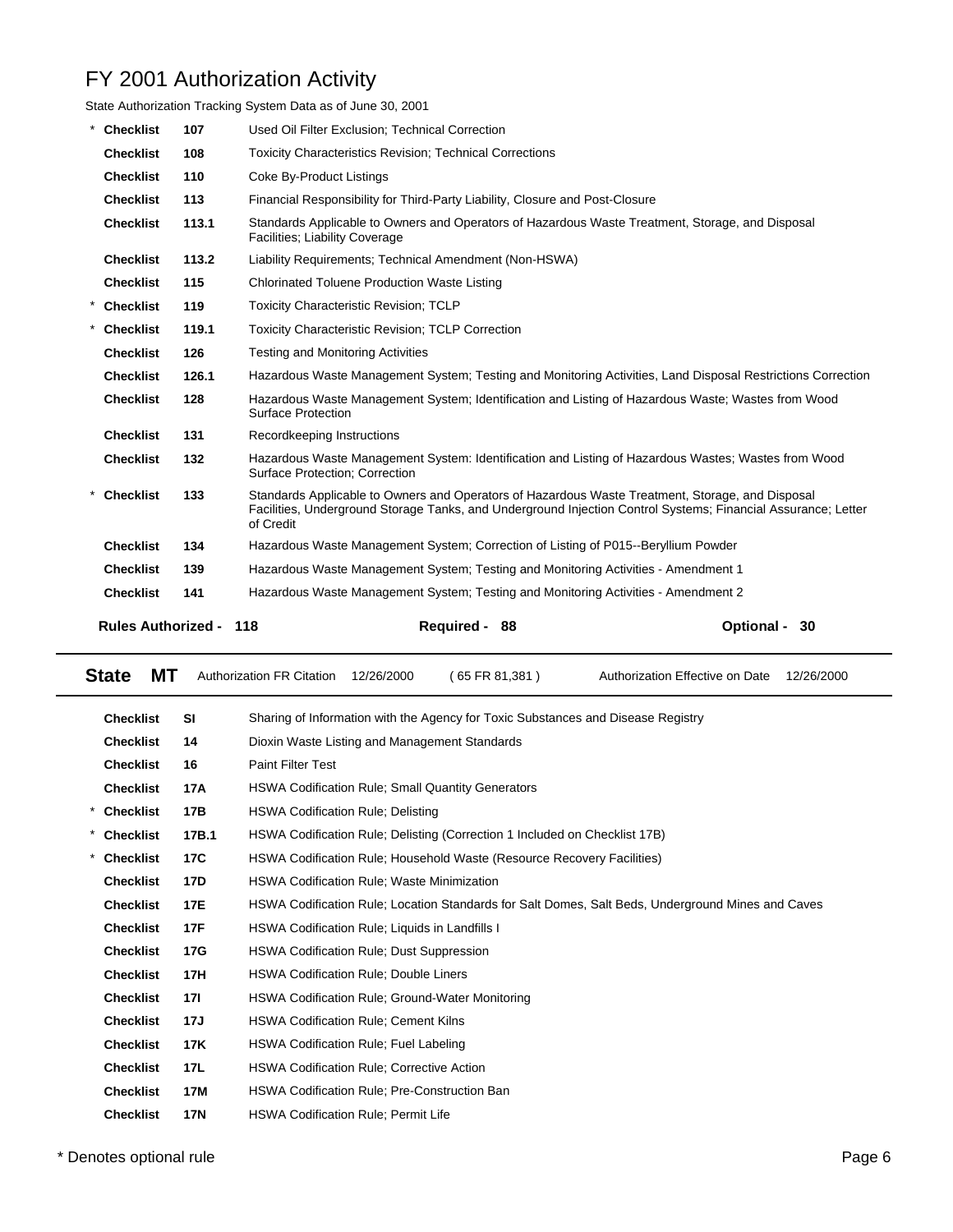|                           |            | State Authorization Tracking System Data as of June 30, 2001                                                          |  |
|---------------------------|------------|-----------------------------------------------------------------------------------------------------------------------|--|
| <b>Checklist</b>          | 170        | <b>HSWA Codification Rule; Omnibus Provision</b>                                                                      |  |
| <b>Checklist</b>          | 17P        | HSWA Codification Rule; Interim Status                                                                                |  |
| <b>Checklist</b>          | 17Q        | <b>HSWA Codification Rule; Research and Development Permits</b>                                                       |  |
| <b>Checklist</b>          | 17R        | HSWA Codification Rule; Hazardous Waste Exports                                                                       |  |
| <b>Checklist</b>          | <b>17S</b> | <b>HSWA Codification Rule; Exposure Information</b>                                                                   |  |
| <b>Checklist</b>          | 18         | Listing of TDI, TDA, and DNT Wastes                                                                                   |  |
| <b>Checklist</b>          | 19         | Burning of Waste Fuel and Used Oil Fuel in Boilers and Industrial Furnaces                                            |  |
| <b>Checklist</b>          | 19.1       | Burning of Waste Fuel and Used Oil Fuel in Boilers and Industrial Furnaces (Correction 1 Included on Checklist<br>19) |  |
| <b>Checklist</b>          | 20         | <b>Listing of Spent Solvents</b>                                                                                      |  |
| <b>Checklist</b>          | 20.1       | Listing of Spent Solvents (Correction 1 Included on Checklist 20)                                                     |  |
| <b>Checklist</b>          | 21         | Listing of EDB Waste                                                                                                  |  |
| <b>Checklist</b>          | 22         | Listing of Four Spent Solvents                                                                                        |  |
| <b>Checklist</b>          | 25         | Codification Rule; Technical Correction (Paint Filter Test)                                                           |  |
| <b>Checklist</b>          | 31         | <b>Exports of Hazardous Waste</b>                                                                                     |  |
| <b>Checklist</b>          | 32         | Standards for Generators; Waste Minimization Certifications                                                           |  |
| <b>Checklist</b>          | 33         | Listing of EBDC                                                                                                       |  |
| <b>Checklist</b>          | 34         | Land Disposal Restrictions (Solvents and Dioxins)                                                                     |  |
| <b>Checklist</b>          | 34.1       | Land Disposal Restrictions (Solvents and Dioxins, Correction 1 Included on Checklist 34)                              |  |
| <b>Checklist</b>          | 39         | California List Waste Land Disposal Restrictions                                                                      |  |
| <b>Checklist</b>          | 39.1       | California List Waste Land Disposal Restrictions (Correction 1)                                                       |  |
| <b>Checklist</b>          | 48         | <b>Farmer Exemptions: Technical Corrections</b>                                                                       |  |
| <b>Checklist</b>          | 50         | Land Disposal Restrictions for First Third Scheduled Wastes                                                           |  |
| <b>Checklist</b>          | 50.1       | Land Disposal Restrictions (Correction 1 Included on Checklist 50)                                                    |  |
| <b>Checklist</b>          | 58         | Standards for Generators of Hazardous Waste; Manifest Renewal                                                         |  |
| <b>Checklist</b>          | 62         | Land Disposal Restriction Amendments to First Third Scheduled Wastes (Technical Correction to Checklist 50)           |  |
| <b>Checklist</b>          | 63         | Land Disposal Restrictions for Second Third Scheduled Wastes                                                          |  |
| <b>Checklist</b>          | 66         | Land Disposal Restrictions; Correction to the First Third Scheduled Wastes (Correction to Checklist 50)               |  |
| <b>Checklist</b>          | 66.1       | Land Disposal Restrictions; Correction to the First Third Scheduled Wastes (Correction 1 Included on Checklist<br>66) |  |
| <b>Checklist</b>          | 78H        | Land Disposal Restrictions for Third Third Scheduled Wastes (HSWA Provisions)                                         |  |
| <b>Checklist</b>          | <b>78N</b> | Land Disposal Restrictions for Third Third Scheduled Wastes (Non-HSWA Provisions)                                     |  |
| <b>Checklist</b>          | 83         | Land Disposal Restrictions for Third Third Scheduled Wastes; Technical Amendment (HSWA)                               |  |
| <b>Checklist</b>          | 97         | Exports of Hazardous Waste; Technical Correction (HSWA)                                                               |  |
| <b>Rules Authorized -</b> |            | Required - 45<br>Optional - 5<br>50                                                                                   |  |
| <b>State</b><br>OK.       |            | Authorization FR Citation<br>(66 FR 28)<br>1/2/2001<br>Authorization Effective on Date<br>3/5/2001                    |  |

| <b>Checklist</b> | 166    | Recycled Used Oil Management Standards; Technical Correction and Clarification                           |  |
|------------------|--------|----------------------------------------------------------------------------------------------------------|--|
| <b>Checklist</b> | 166.1  | Hazardous Waste Management System: Identification and Listing                                            |  |
| <b>Checklist</b> | 167A   | Land Disposal Restrictions Phase IV - Treatment Standards for Metal Wastes and Mineral Processing Wastes |  |
| <b>Checklist</b> | 167B   | Land Disposal Restrictions Phase IV - Hazardous Soils Treatment Standards and Exclusions                 |  |
| <b>Checklist</b> | 167C   | Land Disposal Restrictions Phase IV - Corrections                                                        |  |
| <b>Checklist</b> | 167C.1 | Land Disposal Restrictions Phase IV - Corrections                                                        |  |

\* Denotes optional rule Page 7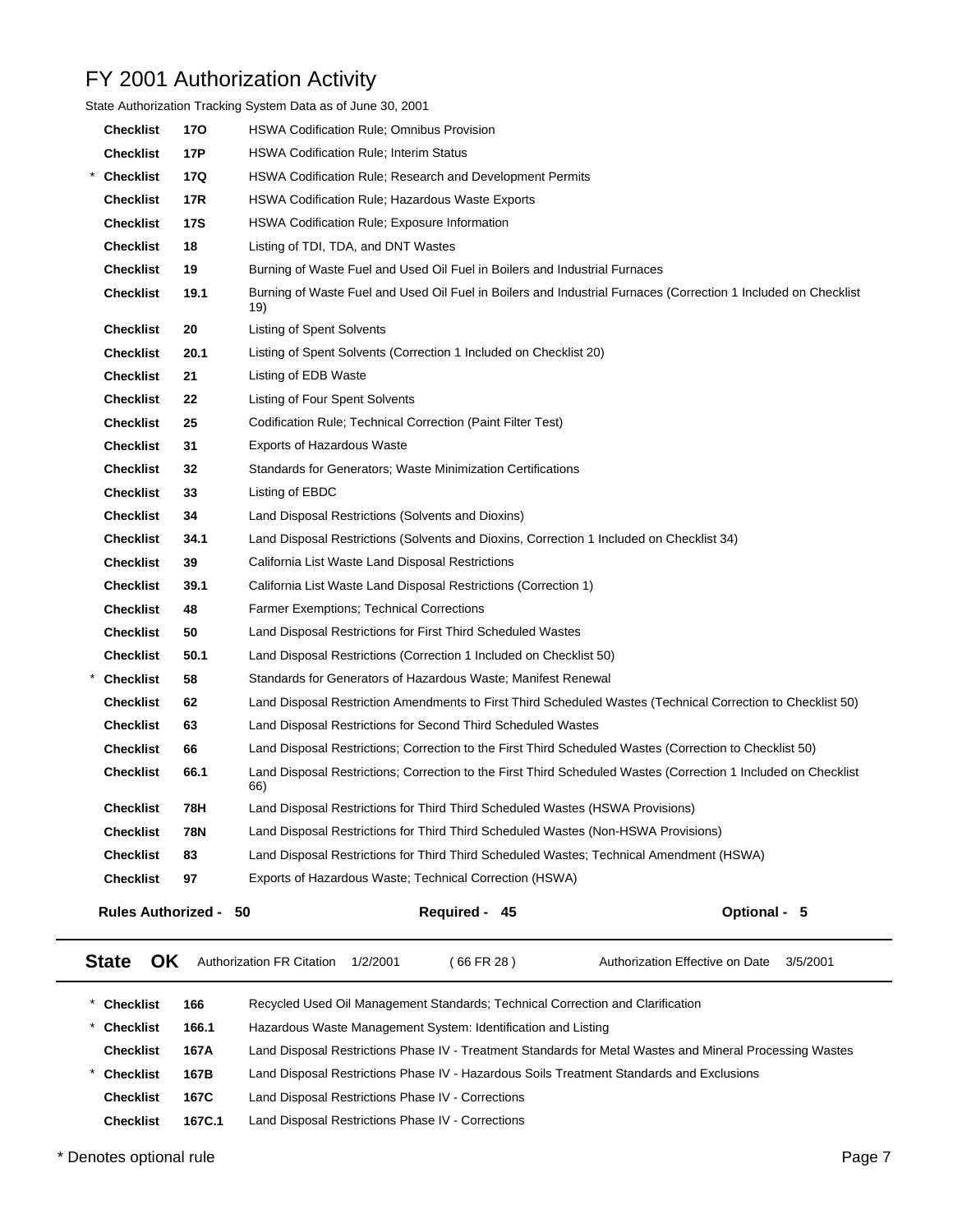| <b>Rules Authorized -</b>                                    |      | <b>Required -</b><br>19<br>10                                                                          | Optional - 9 |  |
|--------------------------------------------------------------|------|--------------------------------------------------------------------------------------------------------|--------------|--|
| <b>Checklist</b>                                             | 180  | Test Procedures for the Analysis of Oil and Grease and Non-Polar Material                              |              |  |
| <b>Checklist</b>                                             | 179  | Land Disposal Restrictions Phase IV -- Technical Corrections and Clarifications to Treatment Standards |              |  |
| * Checklist                                                  | 178  | Petroleum Refining Process Wastes                                                                      |              |  |
| <b>Checklist</b>                                             | 177  | Organic Air Emission Standards                                                                         |              |  |
| <b>Checklist</b>                                             | 176  | Universal Waste Rule: Technical Amendment<br>(Conditionally Optional)                                  |              |  |
| * Checklist                                                  | 175  | Hazardous Remediation Waste Management Requirements (HWIR-Media)                                       |              |  |
| * Checklist                                                  | 174  | Standards Applicable to Owners and Operators of Closed/Closing Facilities                              |              |  |
| <b>Checklist</b>                                             | 173  | Land Disposal Restrictions Treatment Standards (Spent Potliners)                                       |              |  |
| * Checklist                                                  | 172  | <b>Emergency Revisions of LDR Treatment Standards</b>                                                  |              |  |
| <b>Checklist</b>                                             | 171  | <b>Emergency Revisions of LDR Treatment Standards</b>                                                  |              |  |
| * Checklist                                                  | 170  | Land Disposal Restrictions - Phase IV                                                                  |              |  |
| <b>Checklist</b>                                             | 169  | <b>Petroleum Refining Process</b>                                                                      |              |  |
| <b>Checklist</b>                                             | 167E | <b>Bevill Exclusion Revisions and Clarification</b>                                                    |              |  |
| State Authorization Tracking System Data as of June 30, 2001 |      |                                                                                                        |              |  |

|                                                                                                    | <b>SC</b><br><b>State</b>                                                                  |                                                      | <b>Authorization FR Citation</b>                                                                                                           | 10/4/2000 | $(65$ FR 59,135)                                                | Authorization Effective on Date<br>12/4/2000 |        |  |
|----------------------------------------------------------------------------------------------------|--------------------------------------------------------------------------------------------|------------------------------------------------------|--------------------------------------------------------------------------------------------------------------------------------------------|-----------|-----------------------------------------------------------------|----------------------------------------------|--------|--|
|                                                                                                    | <b>Checklist</b>                                                                           | 92                                                   | Wood Preserving Listing; Technical Correction (HSWA/Non-HSWA)                                                                              |           |                                                                 |                                              |        |  |
|                                                                                                    | <b>Checklist</b>                                                                           | 95                                                   | Land Disposal Restrictions for Electric Arc Furnace Dust (K061) (HSWA)                                                                     |           |                                                                 |                                              |        |  |
|                                                                                                    | 97<br>Exports of Hazardous Waste; Technical Correction (HSWA)<br><b>Checklist</b>          |                                                      |                                                                                                                                            |           |                                                                 |                                              |        |  |
|                                                                                                    | <b>Checklist</b>                                                                           | 99                                                   | Amendments to Interim Status Standards for Downgradient Ground-Water Monitoring Well Locations at<br>Hazardous Waste Facilities (Non-HSWA) |           |                                                                 |                                              |        |  |
|                                                                                                    | <b>Checklist</b>                                                                           | 100                                                  | Liners and Leak Detection Systems for Hazardous Waste Land Disposal Units                                                                  |           |                                                                 |                                              |        |  |
|                                                                                                    | <b>Checklist</b>                                                                           | 102                                                  |                                                                                                                                            |           | Second Correction to the Third Third Land Disposal Restrictions |                                              |        |  |
|                                                                                                    | <b>Checklist</b>                                                                           | 103                                                  | Hazardous Debris Case-by-Case Capacity Variance                                                                                            |           |                                                                 |                                              |        |  |
|                                                                                                    | <b>Checklist</b>                                                                           | 104                                                  | Used Oil Filter Exclusion                                                                                                                  |           |                                                                 |                                              |        |  |
|                                                                                                    | <b>Checklist</b>                                                                           | 105                                                  | Coke by-product Exclusion                                                                                                                  |           |                                                                 |                                              |        |  |
|                                                                                                    | <b>Checklist</b>                                                                           | 106                                                  |                                                                                                                                            |           | Lead-Bearing Hazardous Materials Case-by-Case Capacity Variance |                                              |        |  |
|                                                                                                    | <b>Checklist</b>                                                                           | 107                                                  | Used Oil Filter Exclusion: Technical Correction                                                                                            |           |                                                                 |                                              |        |  |
|                                                                                                    | 108<br><b>Toxicity Characteristics Revision; Technical Corrections</b><br><b>Checklist</b> |                                                      |                                                                                                                                            |           |                                                                 |                                              |        |  |
| <b>Checklist</b><br>Land Disposal Restrictions for Newly Listed Wastes and Hazardous Debris<br>109 |                                                                                            |                                                      |                                                                                                                                            |           |                                                                 |                                              |        |  |
|                                                                                                    | <b>Checklist</b>                                                                           | 110                                                  | Coke By-Product Listings                                                                                                                   |           |                                                                 |                                              |        |  |
|                                                                                                    | 113<br><b>Checklist</b><br><b>Checklist</b><br>113.1<br><b>Checklist</b><br>113.2          |                                                      | Financial Responsibility for Third-Party Liability, Closure and Post-Closure                                                               |           |                                                                 |                                              |        |  |
|                                                                                                    |                                                                                            |                                                      | Standards Applicable to Owners and Operators of Hazardous Waste Treatment, Storage, and Disposal<br>Facilities; Liability Coverage         |           |                                                                 |                                              |        |  |
|                                                                                                    |                                                                                            |                                                      |                                                                                                                                            |           | Liability Requirements; Technical Amendment (Non-HSWA)          |                                              |        |  |
|                                                                                                    | 115<br><b>Checklist</b>                                                                    |                                                      | <b>Chlorinated Toluene Production Waste Listing</b>                                                                                        |           |                                                                 |                                              |        |  |
|                                                                                                    | <b>Checklist</b>                                                                           | 116<br>Hazardous Soil Case-By-Case Capacity Variance |                                                                                                                                            |           |                                                                 |                                              |        |  |
| $^{\star}$                                                                                         | <b>Checklist</b>                                                                           | 117A                                                 | "Mixture" and "Derived-From" Rules; Response to Court Remand                                                                               |           |                                                                 |                                              |        |  |
|                                                                                                    | <b>Checklist</b>                                                                           | 117A.1                                               |                                                                                                                                            |           | "Mixture" and "Derived-From" Rules; Technical Correction        |                                              |        |  |
|                                                                                                    | <b>Checklist</b>                                                                           | 117A.2                                               | "Mixture" and "Derived-From" Rules; Final Rule                                                                                             |           |                                                                 |                                              |        |  |
|                                                                                                    | <b>Checklist</b>                                                                           | 117B                                                 | <b>Toxicity Characteristic Revision</b>                                                                                                    |           |                                                                 |                                              |        |  |
|                                                                                                    | <b>Checklist</b>                                                                           | 118                                                  | Liquids in Landfills II                                                                                                                    |           |                                                                 |                                              |        |  |
|                                                                                                    | * Checklist                                                                                | 119                                                  | <b>Toxicity Characteristic Revision; TCLP</b>                                                                                              |           |                                                                 |                                              |        |  |
|                                                                                                    | * Denotes optional rule                                                                    |                                                      |                                                                                                                                            |           |                                                                 |                                              | Page 8 |  |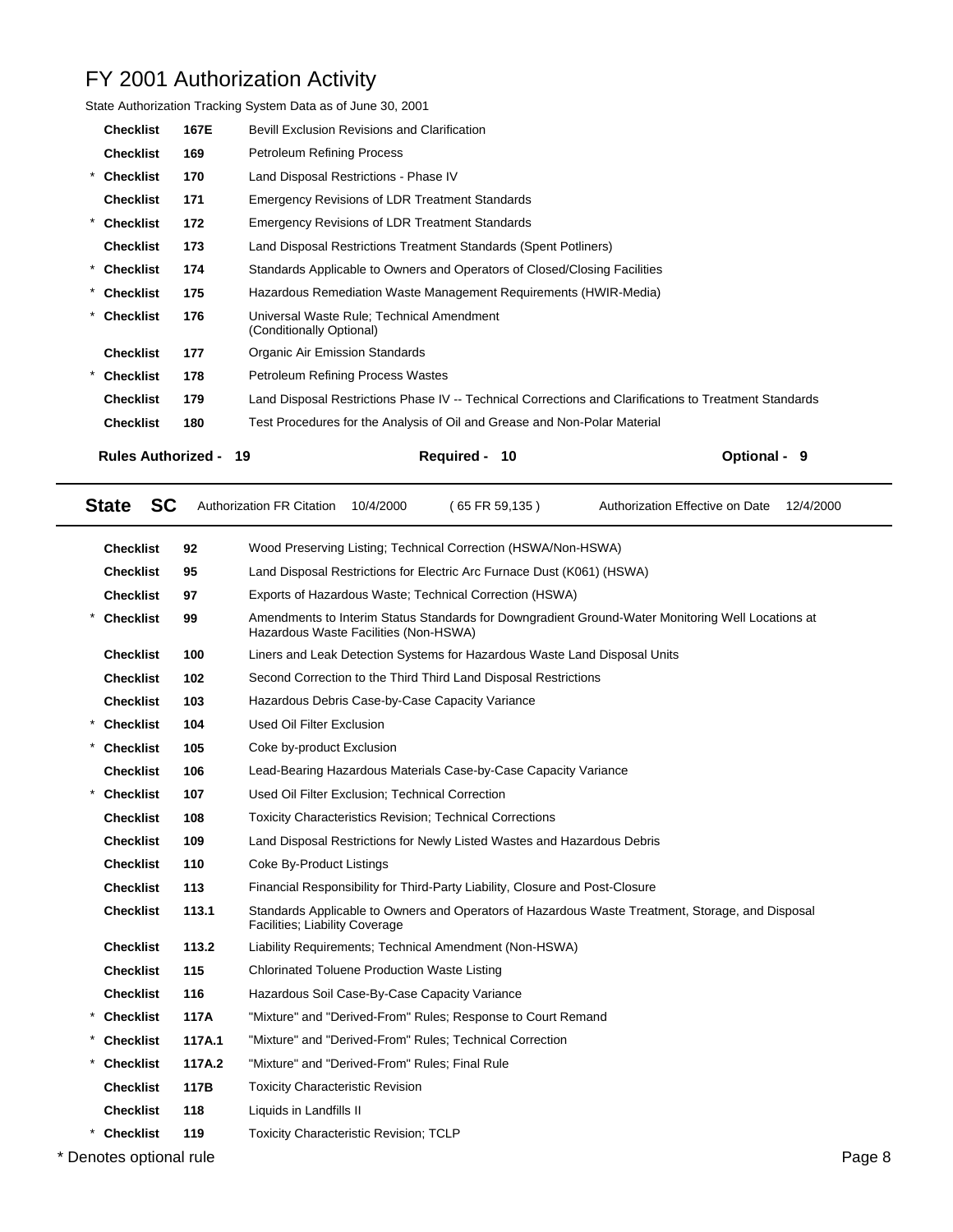|                             |       | State Authorization Tracking System Data as of June 30, 2001                                                                                                                                                                   |                                                                                                    |  |  |  |  |  |  |
|-----------------------------|-------|--------------------------------------------------------------------------------------------------------------------------------------------------------------------------------------------------------------------------------|----------------------------------------------------------------------------------------------------|--|--|--|--|--|--|
| <b>Checklist</b>            | 119.1 | <b>Toxicity Characteristic Revision: TCLP Correction</b>                                                                                                                                                                       |                                                                                                    |  |  |  |  |  |  |
| <b>Checklist</b>            | 120   | Wood Preserving; Amendments to Listings and Technical Requirements                                                                                                                                                             |                                                                                                    |  |  |  |  |  |  |
| <b>Checklist</b>            | 121   | Corrective Action Management Units and Temporary Units; Corrective Action Provisions Under Subtitle C                                                                                                                          |                                                                                                    |  |  |  |  |  |  |
| <b>Checklist</b>            | 123   | Land Disposal Restrictions; Renewal of the Hazardous Waste Debris Case-by-Case Capacity Variance                                                                                                                               |                                                                                                    |  |  |  |  |  |  |
| <b>Checklist</b>            | 124   | Land Disposal Restrictions for Ignitable and Corrosive Characteristic Wastes Whose Treatment Standards<br>Were Vacated                                                                                                         |                                                                                                    |  |  |  |  |  |  |
| <b>Checklist</b>            | 126   | <b>Testing and Monitoring Activities</b>                                                                                                                                                                                       |                                                                                                    |  |  |  |  |  |  |
| <b>Checklist</b>            | 126.1 | Hazardous Waste Management System; Testing and Monitoring Activities, Land Disposal Restrictions Correction                                                                                                                    |                                                                                                    |  |  |  |  |  |  |
| <b>Checklist</b>            | 128   | Surface Protection                                                                                                                                                                                                             | Hazardous Waste Management System; Identification and Listing of Hazardous Waste; Wastes from Wood |  |  |  |  |  |  |
| <b>Checklist</b>            | 129   | Hazardous Waste Management System; Identification and Listing of Hazardous Waste; Treatability Studies<br>Sample Exclusion                                                                                                     |                                                                                                    |  |  |  |  |  |  |
| <b>Checklist</b>            | 131   | Recordkeeping Instructions                                                                                                                                                                                                     |                                                                                                    |  |  |  |  |  |  |
| <b>Checklist</b>            | 132   | Hazardous Waste Management System: Identification and Listing of Hazardous Wastes; Wastes from Wood<br>Surface Protection; Correction                                                                                          |                                                                                                    |  |  |  |  |  |  |
| <b>Checklist</b><br>$\star$ | 133   | Standards Applicable to Owners and Operators of Hazardous Waste Treatment, Storage, and Disposal<br>Facilities, Underground Storage Tanks, and Underground Injection Control Systems; Financial Assurance; Letter<br>of Credit |                                                                                                    |  |  |  |  |  |  |
| <b>Checklist</b>            | 134   | Hazardous Waste Management System; Correction of Listing of P015--Beryllium Powder                                                                                                                                             |                                                                                                    |  |  |  |  |  |  |
| <b>Rules Authorized -</b>   |       | <b>Required -</b><br>38<br>26                                                                                                                                                                                                  | <b>Optional -</b><br>- 12                                                                          |  |  |  |  |  |  |
| ΤN<br><b>State</b>          |       | <b>Authorization FR Citation</b><br>10/26/2000<br>(65 FR 64, 161)                                                                                                                                                              | Authorization Effective on Date<br>12/26/2000                                                      |  |  |  |  |  |  |

| <b>Rules Authorized - 4</b> |     | Required - 3                                                                                          | Optional - 1 |
|-----------------------------|-----|-------------------------------------------------------------------------------------------------------|--------------|
| <b>Checklist</b>            | 121 | Corrective Action Management Units and Temporary Units; Corrective Action Provisions Under Subtitle C |              |
| <b>Checklist</b>            | 44B | HSWA Codification Rule 2; Corrective Action Beyond Facility Boundary                                  |              |
| <b>Checklist</b>            | 44A | HSWA Codification Rule 2; Permit Application Requirements Regarding Corrective Action                 |              |
| <b>Checklist</b>            |     |                                                                                                       |              |
|                             |     |                                                                                                       |              |

| UT<br><b>State</b> |       | <b>Authorization FR Citation</b>           | 10/16/2000 | (65 FR 61,109)                                   | Authorization Effective on Date                                                                            | 1/16/2001 |
|--------------------|-------|--------------------------------------------|------------|--------------------------------------------------|------------------------------------------------------------------------------------------------------------|-----------|
| <b>Checklist</b>   | 144   |                                            |            |                                                  | Solid Waste, Hazardous Waste, Oil Discharge and Superfund Programs; Removal of Legally Obsolete Rules      |           |
| <b>Checklist</b>   | 145   |                                            |            | Hazardous Waste Management: Liquids in Landfills |                                                                                                            |           |
| <b>Checklist</b>   | 148   | <b>RCRA Expanded Public Participation</b>  |            |                                                  |                                                                                                            |           |
| Checklist          | 150   |                                            |            |                                                  | Identification and Listing of Hazardous Waste; Amendments to Definition of Solid Waste                     |           |
| <b>Checklist</b>   | 151   |                                            |            |                                                  | Land Disposal Restrictions Phase III--Decharacterized Wastewaters, Carbamate Wastes, and Spent Potliners   |           |
| <b>Checklist</b>   | 151.1 |                                            |            |                                                  | Land Disposal Restrictions Phase III--Decharacterized Wastewaters, Carbamate Wastes, and Spent Potliners   |           |
| <b>Checklist</b>   | 151.2 |                                            |            |                                                  | Land Disposal Restrictions Phase III--Decharacterized Wastewaters, Carbamate Wastes, and Spent Potliners   |           |
| <b>Checklist</b>   | 151.3 | <b>Technical Correction</b>                |            |                                                  | Land Disposal Restrictions Phase III--Decharacterized Wastewaters, Carbamate Wastes, and Spent Potliners - |           |
| <b>Checklist</b>   | 151.4 |                                            |            |                                                  | Land Disposal Restrictions Phase III--Decharacterized Wastewaters, Carbamate Wastes, and Spent Potliners   |           |
| <b>Checklist</b>   | 151.5 | Hazardous Wastes From Carbamate Production |            |                                                  | Emergency Revision of the Land Disposal Restrictions (LDR) Phase III Treatment Standards for Listed        |           |
| <b>Checklist</b>   | 151.6 | <b>Treatment Standards</b>                 |            |                                                  | Land Disposal Restrictions: Correction of Tables: Treatment Standards for Hazardous Wastes and Universal   |           |
| <b>Checklist</b>   | 152   |                                            |            |                                                  | Imports and Exports of Hazardous Waste: Implementation of OECD Council Decision                            |           |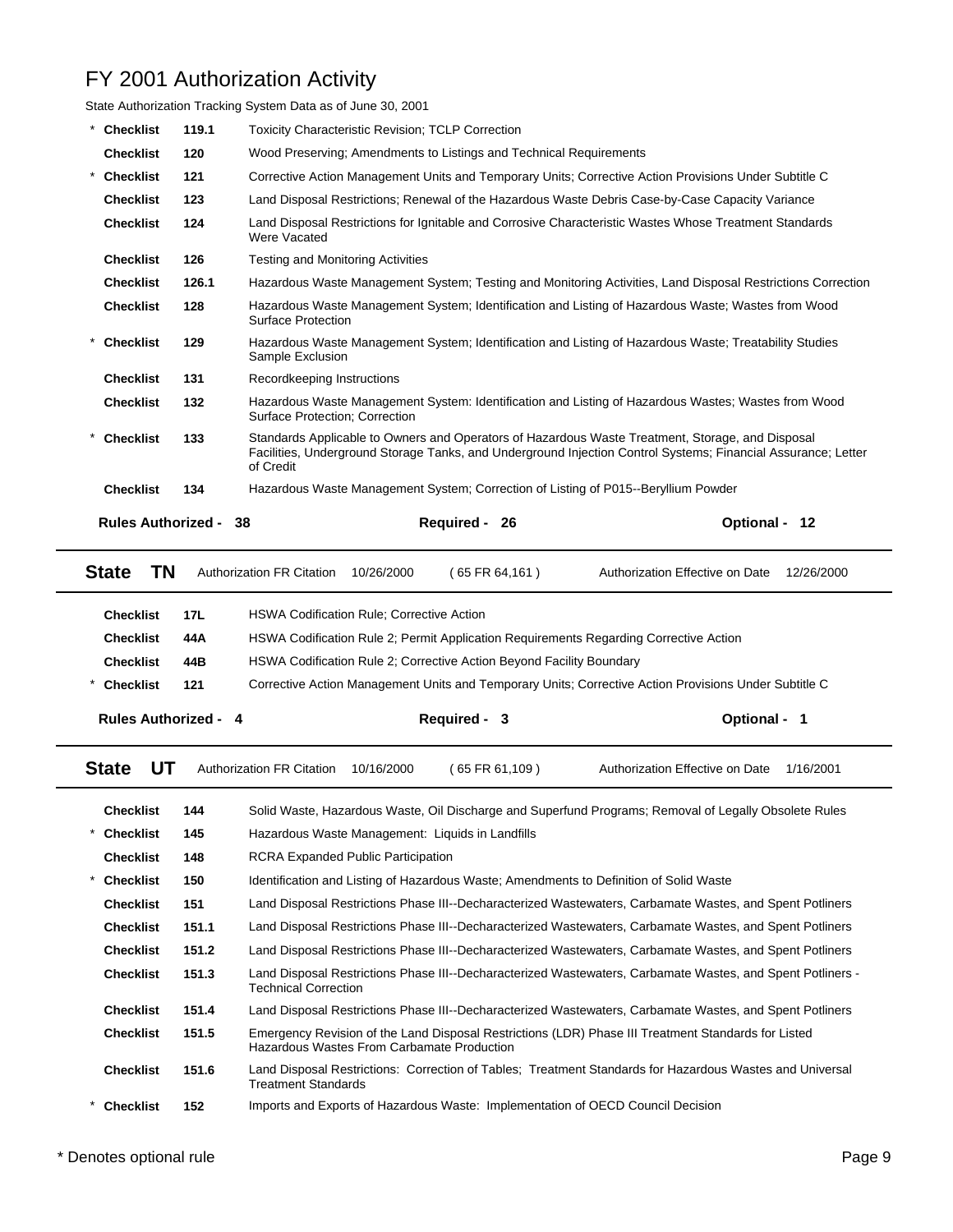State Authorization Tracking System Data as of June 30, 2001

| <b>Checklist</b>             | 153   | Criteria for Classification of Solid Waste Disposal Facilities and Practices; Identification and Listing of<br>Hazardous Waste; Requirements for Authorization of State Hazardous Waste Programs                                             |              |
|------------------------------|-------|----------------------------------------------------------------------------------------------------------------------------------------------------------------------------------------------------------------------------------------------|--------------|
| <b>Checklist</b>             | 154   | Hazardous Waste Treatment, Storage, and Disposal Facilities and Hazardous Waste Generators; Organic Air<br>Emission Standards for Tanks, Surface Impoundments, and Containers                                                                |              |
| <b>Checklist</b>             | 154.1 | Hazardous Waste Treatment, Storage, and Disposal Facilities and Hazardous Waste Generators; Organic Air<br>Emission Standards for Tanks, Surface Impoundments, and Containers                                                                |              |
| <b>Checklist</b>             | 154.2 | Hazardous Waste Treatment, Storage, and Disposal Facilities and Hazardous Waste Generators; Organic Air<br>Emission Standards for Tanks, Surface Impoundments, and Containers                                                                |              |
| <b>Checklist</b>             | 154.3 | Hazardous Waste Treatment, Storage, and Disposal Facilities and Hazardous Waste Generators; Organic Air<br>Emission Standards for Tanks, Surface Impoundments, and Containers                                                                |              |
| <b>Checklist</b>             | 154.4 | Hazardous Waste Treatment, Storage, and Disposal Facilities and Hazardous Waste Generators; Organic Air<br>Emission Standards for Tanks, Surface Impoundments, and Containers                                                                |              |
| <b>Checklist</b>             | 154.5 | Hazardous Waste Treatment, Storage, and Disposal Facilities and Hazardous Waste Generators; Organic Air<br>Emission Standards for Tanks, Surface Impoundments, and Containers                                                                |              |
| <b>Checklist</b>             | 154.6 | Hazardous Waste Treatment, Storage, and Disposal Facilities and Hazardous Waste Generators; Organic Air<br>Emission Standards for Tanks, Surface Impoundments, and Containers                                                                |              |
| <b>Checklist</b>             | 155   | Land Disposal Restrictions Phase III - Emergency Extension of the K088 Capacity Variance                                                                                                                                                     |              |
| <b>Checklist</b>             | 157   | Land Disposal Restrictions - Phase IV: Treatment Standards for Wood Preserving Wastes, Paperwork<br>Reduction and Streamlining, Exemptions From RCRA for Certain Processed Materials; and Miscellaneous<br><b>Hazardous Waste Provisions</b> |              |
| <b>Checklist</b>             | 158   | Hazardous Waste Management System; Testing and Monitoring Activities                                                                                                                                                                         |              |
| <b>Checklist</b>             | 159   | Hazardous Waste Management System; Carbamate Production, Identification and Listing of Hazardous Waste;<br><b>Land Disposal Restrictions</b>                                                                                                 |              |
| <b>Checklist</b>             | 160   | Land Disposal Restrictions Phase III -- Emergency Extension of the K088 National Capacity Variance                                                                                                                                           |              |
| <b>Checklist</b>             | 161   | Second Emergency Revision of the Land Disposal Restrictions (LDR) Treatment Standards for Listed<br>Hazardous Wastes From Carbamate Production                                                                                               |              |
| <b>Rules Authorized - 26</b> |       | Required - 22                                                                                                                                                                                                                                | Optional - 4 |

| VT.<br><b>State</b>            |        | <b>Authorization FR Citation</b>                                                                                                               | 10/26/2000 | $(65$ FR 64.164)                                                          | Authorization Effective on Date                                                                          | 12/27/2000 |  |
|--------------------------------|--------|------------------------------------------------------------------------------------------------------------------------------------------------|------------|---------------------------------------------------------------------------|----------------------------------------------------------------------------------------------------------|------------|--|
| <b>Checklist</b>               | 160    |                                                                                                                                                |            |                                                                           | Land Disposal Restrictions Phase III -- Emergency Extension of the K088 National Capacity Variance       |            |  |
| <b>Checklist</b>               | 161    | Second Emergency Revision of the Land Disposal Restrictions (LDR) Treatment Standards for Listed<br>Hazardous Wastes From Carbamate Production |            |                                                                           |                                                                                                          |            |  |
| <b>Checklist</b><br>$^{\star}$ | 162    | Clarification of Standards for Hazardous Waste LDR Treatment Variances                                                                         |            |                                                                           |                                                                                                          |            |  |
| $\star$<br><b>Checklist</b>    | 166    |                                                                                                                                                |            |                                                                           | Recycled Used Oil Management Standards; Technical Correction and Clarification                           |            |  |
| <b>Checklist</b><br>*          | 166.1  |                                                                                                                                                |            | Hazardous Waste Management System: Identification and Listing             |                                                                                                          |            |  |
| <b>Checklist</b>               | 167A   |                                                                                                                                                |            |                                                                           | Land Disposal Restrictions Phase IV - Treatment Standards for Metal Wastes and Mineral Processing Wastes |            |  |
| <b>Checklist</b>               | 167B   | Land Disposal Restrictions Phase IV - Hazardous Soils Treatment Standards and Exclusions                                                       |            |                                                                           |                                                                                                          |            |  |
| <b>Checklist</b>               | 167C   |                                                                                                                                                |            | Land Disposal Restrictions Phase IV - Corrections                         |                                                                                                          |            |  |
| <b>Checklist</b>               | 167C.1 | Land Disposal Restrictions Phase IV - Corrections                                                                                              |            |                                                                           |                                                                                                          |            |  |
| <b>Checklist</b>               | 167E   | <b>Bevill Exclusion Revisions and Clarification</b>                                                                                            |            |                                                                           |                                                                                                          |            |  |
| <b>Checklist</b>               | 170    | Land Disposal Restrictions - Phase IV                                                                                                          |            |                                                                           |                                                                                                          |            |  |
| <b>Checklist</b>               | 171    |                                                                                                                                                |            | <b>Emergency Revisions of LDR Treatment Standards</b>                     |                                                                                                          |            |  |
| <b>Checklist</b>               | 172    |                                                                                                                                                |            | <b>Emergency Revisions of LDR Treatment Standards</b>                     |                                                                                                          |            |  |
| <b>Checklist</b>               | 173    |                                                                                                                                                |            | Land Disposal Restrictions Treatment Standards (Spent Potliners)          |                                                                                                          |            |  |
| $\ast$<br><b>Checklist</b>     | 174    |                                                                                                                                                |            | Standards Applicable to Owners and Operators of Closed/Closing Facilities |                                                                                                          |            |  |
| $^{\star}$<br><b>Checklist</b> | 175    |                                                                                                                                                |            | Hazardous Remediation Waste Management Requirements (HWIR-Media)          |                                                                                                          |            |  |
| <b>Checklist</b>               | 176    | Universal Waste Rule: Technical Amendment<br>(Conditionally Optional)                                                                          |            |                                                                           |                                                                                                          |            |  |